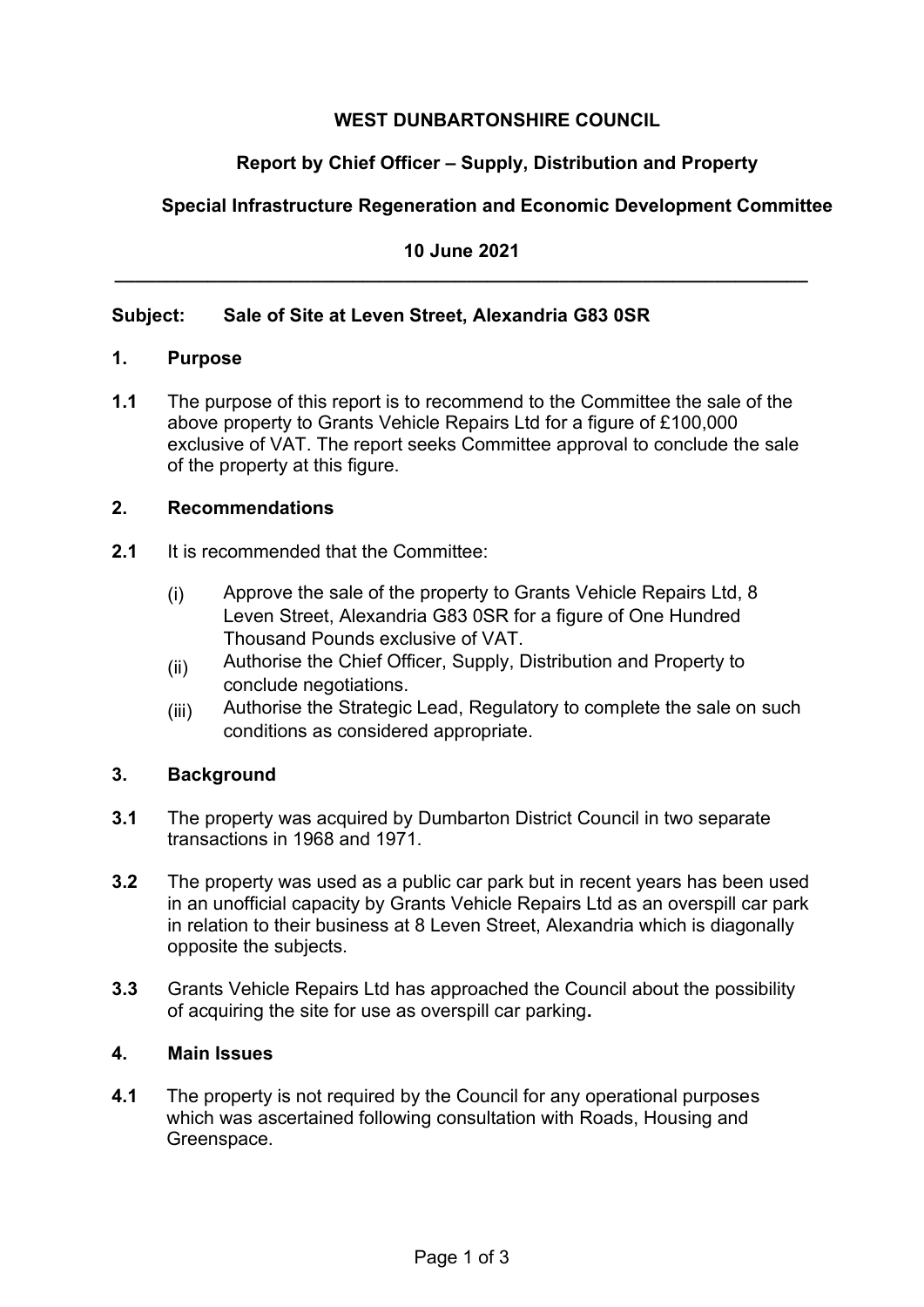- **4.2** The proposed sale of the site would save the Council money in terms of ongoing maintenance and upkeep.
- **4.3** The agreed price of £100,000 has been independently verified by the District Valuer as representing a fair price for the site.
- **4.4** The proposed sale would help a local business to continue to operate from a site in Alexandria with the resultant benefits for local employment and economic activity.
- **4.5** It will be a condition of the sale that the site can only ever be used for car parking**.**

#### **5. People Implications**

**5.1** There are no significant people implications other than the resources required by the Asset Management and Legal Services to conclude the proposed transfer.

## **6. Financial and Procurement Implications**

- **6.1** The financial implications are that the Council will no longer have to pay ground maintenance costs.
- **6.2** The Council will benefit from a capital receipt of One Hundred Thousand Pounds Sterling (£100,000).
- **6.3** There are no procurement implications arising from this report.

#### **7. Risk Analysis**

**7.1** There is a risk that the Purchaser does not complete the deal in which case the status quo is maintained.

#### **8. Environmental Sustainability**

**8.1** The intended use of the property is in line with the current use as car parking and as such there are no negative environmental considerations associated with the proposal.

## **9. Equalities Impact Assessment (EIA)**

**9.1** An Equality Impact Assessment is not applicable.

#### **10. Consultation**